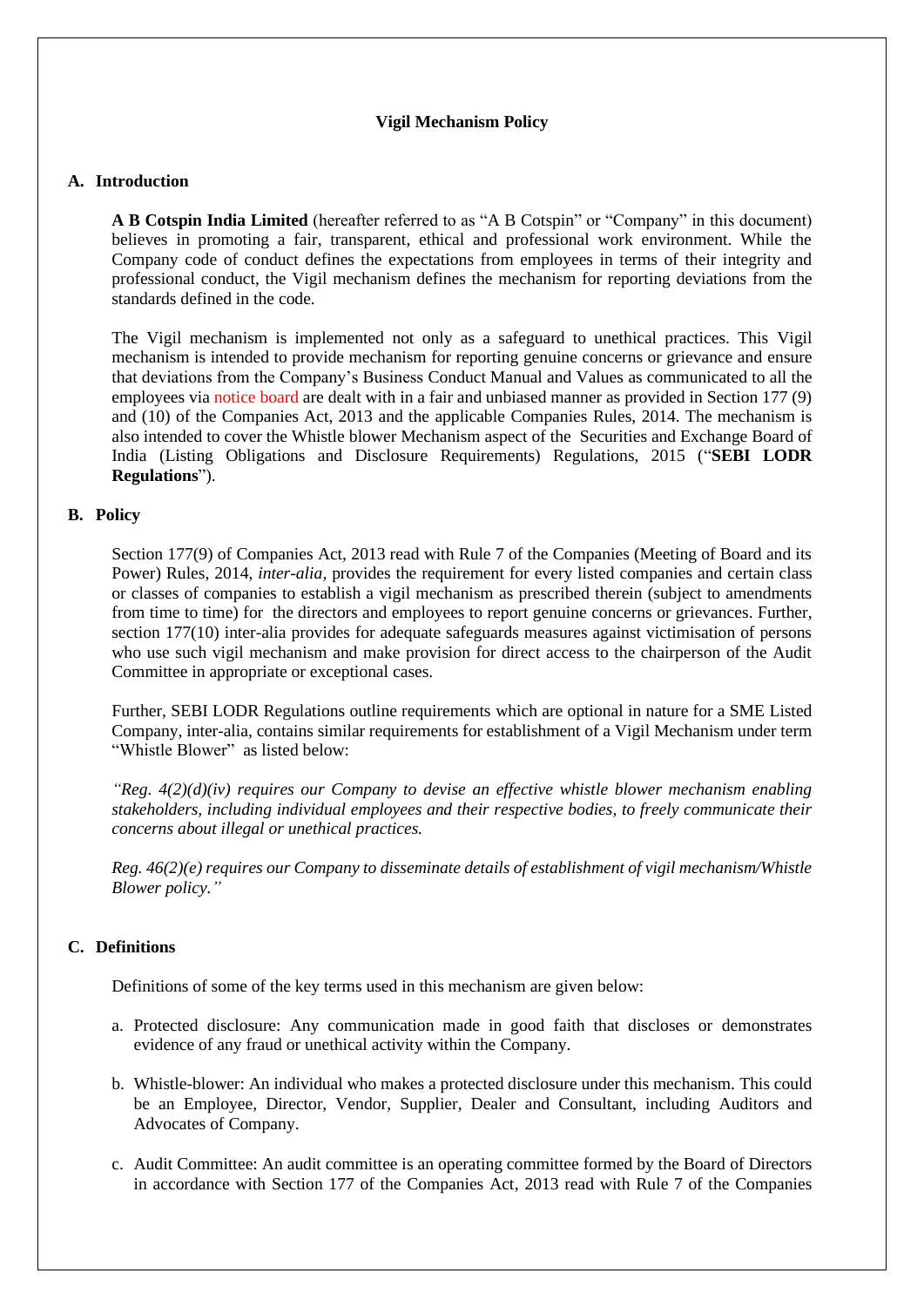(Meeting of Board and its Power) Rules, 2014 and charged with oversight of financial reporting and disclosure.

- d. Board of Directors: A body of elected or appointed members who jointly oversee the activities of the Company.
- e. Code of Conduct: A set of rule outlining the responsibilities of or proper practices for an individual, party or organization. In this case, it refers to Company's Code of Conduct for Employees and Company's Code of Conduct for Senior Management and Directors.
- f. Ethics Committee: Selected employees or Directors of the Company who are authorized to receive whistle-blower complaints internally or through a third party helpline.
- g. Investigators: Selected employees or third parties charged with conducting investigations to ascertain the creditability of such whistle-blower complaints.
- h. Subject: means a person against whom, or in relation to whom a Protected Disclosure is made.

# **D. Guiding principles of the Vigil mechanism**

To ensure effective implementation of Vigil mechanism, the Company shall:

- a. Ensure protection of the whistle-blower against victimization for the disclosures made by him/her.
- b. Ensure complete confidentiality of the whistle-blower identity and the information provided by him/her.
- c. Ensure that the protected disclosure is acted upon within specified timeframes and no evidence is concealed or destroyed.
- d. Ensure that the investigation is conducted honestly, neutrally and in an unbiased manner.
- e. Ensure whistle-blower would not get involved in conducting any investigative activities other than as instructed or requested by Ethics Committee or Chairman of the Audit Committee.
- f. Ensure the subject or other involved persons in relation with the protected disclosure be given an opportunity to be heard.
- g. Ensure disciplinary actions are taken against anyone who conceals or destroys evidences related to protected disclosures made under this mechanism.

# **E. Protection for whistle-blower**

- a. A whistle-blower would be given the option to keep his/ her identity anonymous while reporting an incident on Ethics Helpline. The Company will make no attempt to discover the identity of an anonymous whistle-blower. If the whistle-blower's identity becomes known during the course of the investigation, Company will ensure that the identity of the whistle-blower will be kept anonymous and confidential to the extent possible, unless required by law or in legal proceedings.
- b. A whistle-blower reporting issues related to sexual harassment, child labour, discrimination, violation of human rights would necessarily need to disclose their identity to enable effective investigation.
- c. Any other employee serving as witness or assisting in the said investigation would also be protected to the same extent as the whistle-blower.
- d. The Audit Committee and the Ethics Committee would safeguard the whistle-blower from any adverse action. This includes discrimination, victimization, retaliation, demotion or adoption of any unfair employment practices.
- e. Protection under this Vigil mechanism would not mean protection from disciplinary action arising out of false allegations made by a whistle-blower.
- f. A whistle-blower may not be granted protection under this Vigil mechanism if he/she is subject of a separate complaint or allegations related to any misconduct.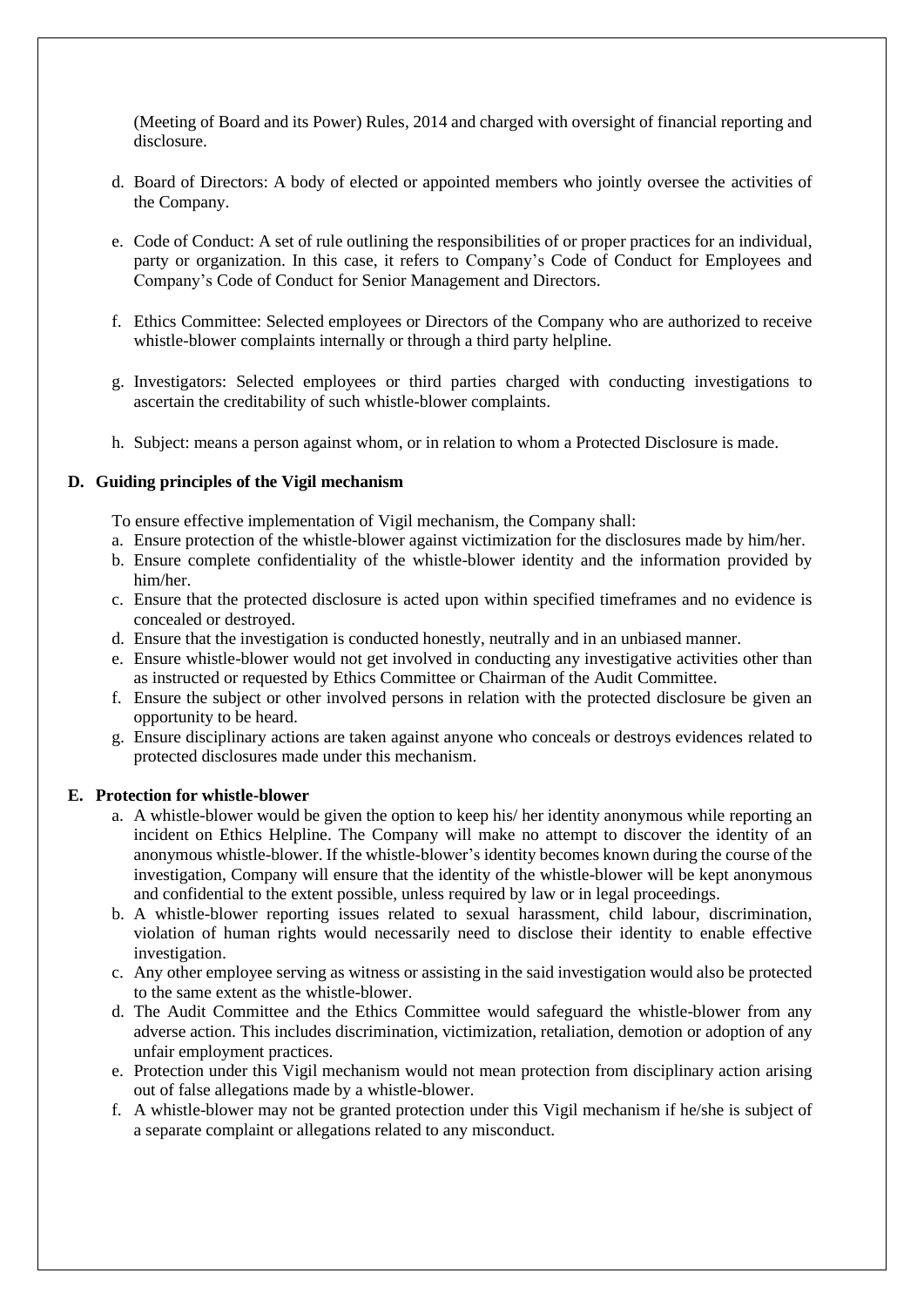g. If a complainant believes that she or he have been treated adversely as a consequence of their use of the Vigil mechanism can approach the Managing Director of Company in confidence. The contact information of Managing Director of Company is provided in Appendix A to this document.

# **F. Coverage of the Vigil mechanism**

All employees, directors, vendors, suppliers, dealers and consultants, including auditors and advocates who are associated with Company can raise concerns regarding malpractices and events which may negatively impact the Company.

- a. Inaccuracy in maintaining the Company's books of account and financial records;
- b. Financial misappropriation, fraud and suspected fraud;
- c. Procurement fraud;
- d. Conflict of interest;
- e. False expense reimbursements;
- f. Misuse of company assets & resources;
- g. Inappropriate sharing of company sensitive information;
- h. Corruption & bribery;
- i. Ethical practices;
- j. Insider trading;
- k. Unfair trade practices & anti-competitive behaviour;
- l. Non-adherence to safety guidelines;
- m. Sexual harassment;
- n. Child labour;
- o. Discrimination in any form;
- p. Violation of human rights;
- q. Retaliation.

# **G. Reporting mechanism**

The whistle-blowers are expected to speak up and bring forward the concerns or complaints about issues listed under Section F "Coverage of the Vigil mechanism". The Ethics Helpline is established for this purpose and the reporting channels which can be made available to the whistle-blower are covered in *Appendix: A*.

The reporting channels are managed by an independent third party. Complainants will be provided a reference number for their complaint that can be used to provide any additional information or seek feedback or updates on actions taken by the Company.

The Ethics Helpline will prepare the report based on the information provided by the whistle-blower and will share the incident report with the Ethics Committee in next 2 (two) business days. In case, any member of the Ethics Committee is the subject of the complaint or have perceived conflict of interest, the incident report would be sent to the remaining members of the Ethics Committee.

Any member of the Ethics Committee, or any Board Committee formed to investigate any complaint who may have a perceived conflict will recuse themselves from further discussions or meetings on the subject.

Complainants may also directly report concerns to any of the Ethics Committee members as stated under this Policy.

Directors may report their concerns or complaints to Audit Committee directly. In addition, under exceptional circumstances where a complainant wants to complain directly to the Managing Director or Chairman of the Audit Committee, he or she may do so at the email address provided in *Appendix A* to this document. For any complaints made to the Managing Director or Chairman of Audit Committee directly, it is mandatory for the complainant to disclose their identity and provide their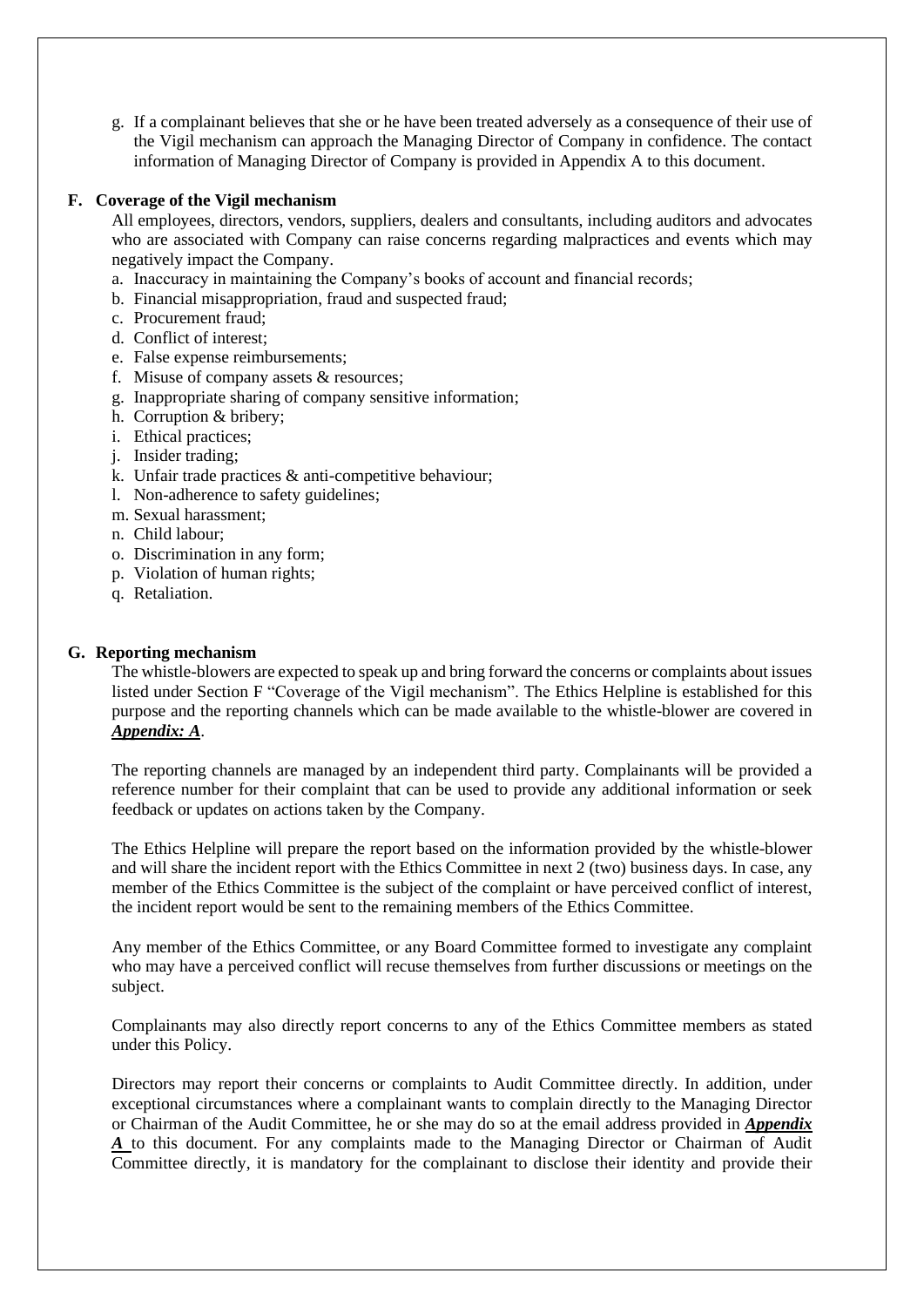contact information. The Managing Director or Chairman of the Audit Committee may choose to discuss the matter with the complainant prior to initiating any review or investigation.

# **H. Ethics committee**

- a. Company has established an Ethics committee for managing the Vigil mechanism. The current composition of the Ethics Committee is provided in *Appendix: B* to this document.
- b. Ethics committee would be responsible to act on the incident reports received from the Ethics Helpline in unbiased manner.
- c. Ethics Committee shall take necessary actions to maintain confidentiality within the organization on issues reported.
- d. Ethics Committee will identify the resources who would conduct the investigation, based on the nature of the issue reported.
- e. Ethics Committee would be responsible for recommending disciplinary or corrective action to the relevant board committee against the subject if investigation proves to be in favor of the allegations raised by the whistle-blower.

# **I. Investigation**

- a. The investigation would be carried out to determine the authenticity of the allegations and for factfinding process.
- b. The investigation team should not consist of any member with possible involvement in the said allegation.
- c. During the course of the investigation:
	- (i) Ethics Committee will be given authority to take decisions related to the investigation.
	- (ii)Any required information related to the scope of the allegation would be made available to the investigators.
- d. The findings of the investigation should be submitted to the Ethics committee by the investigator with all the supporting documents.

# **J. Role of investigator**

- a. A structured approach should be followed to ascertain the creditability of the charge.
- b. Ensure the confidentiality and secrecy of the issue reported and subject is maintained.
- c. Provide timely update to the Ethics Committee on the progress of the investigation.
- d. Ensure investigation is carried out in independent and unbiased manner.
- e. Document the entire approach of the investigation.
- f. Investigation Report including the approach of investigation should be submitted to the Ethics Committee with all the documents in support of the observations.

# **K. Maintaining secrecy and confidentiality**

Company expects individuals involved in the review or investigation to maintain complete confidentiality. Disciplinary action may be initiated against anyone found not complying with the below:

- a. Maintain complete confidentiality and secrecy of the matter.
- b. The matter should not be discussed in social gatherings or with individuals who are not involved in the review or investigation of the matter.
- c. The matter should only be discussed only to the extent or with the persons required for the purpose of completing the investigation.
- d. Ensure confidentiality of documents reviewed during the investigation should be maintained.
- e. Ensure secrecy of the whistle-blower, subject, protected disclosure, investigation team and witnesses assisting in the investigation should be maintained.

# **L. Disqualification**

a. Issues other than those listed under Section F "Coverage of the Vigil mechanism. Maintain complete confidentiality and secrecy of the matter.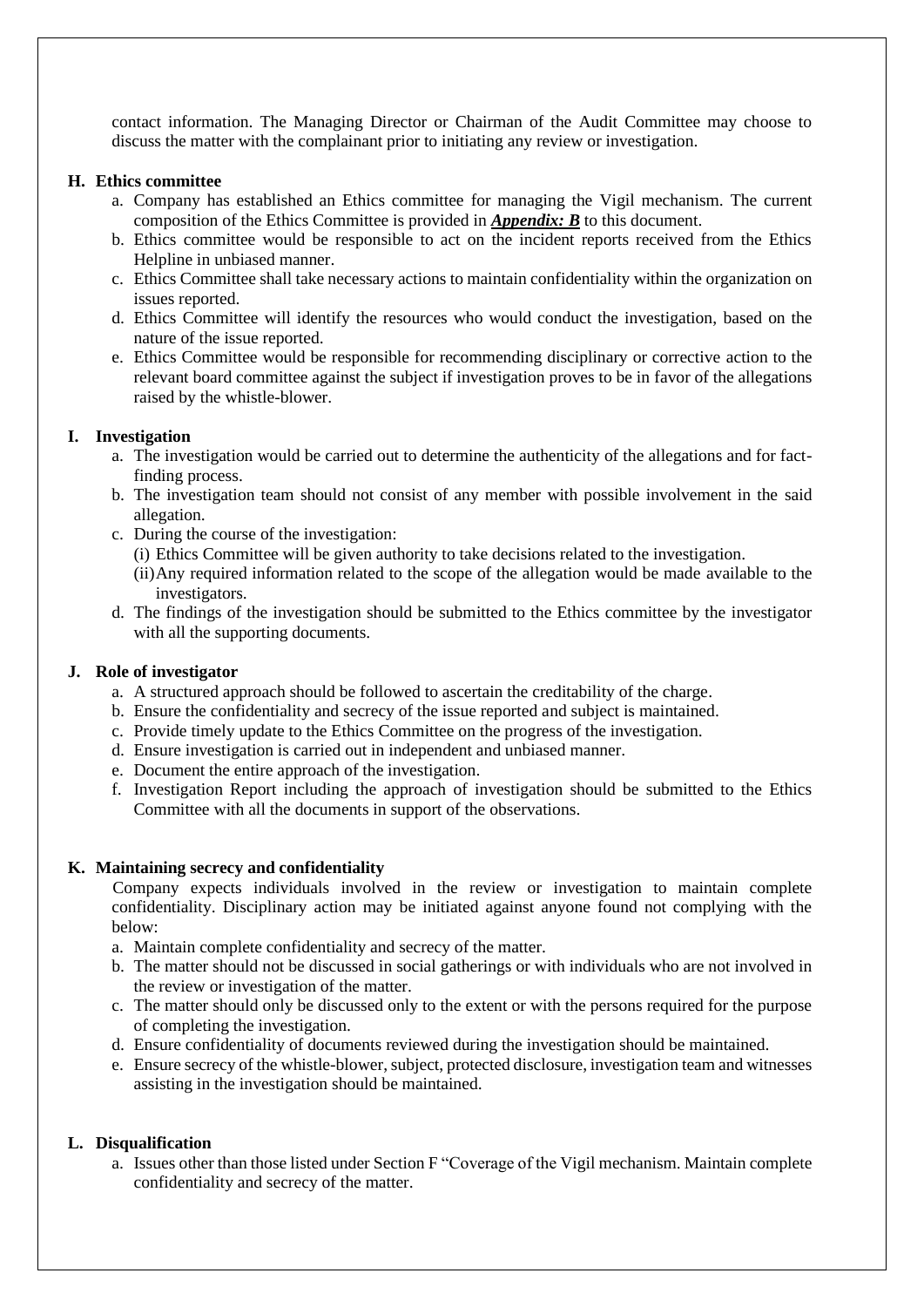- b. The complainant is not able to provide specific information that covers at least some of the following points:
	- (i) Location of incident;
	- (ii)Timing of incident;
	- (iii) Personnel involved;
	- (iv) Specific evidence;
	- (v)Frequency of issues.
- c. In case the complainant is unable to provide adequate information, the Ethics Committee reserves the right to not investigate the reported matter.

# **M. Management decision**

- a. Board of Directors will take disciplinary or corrective action against the Subject as per the Company's disciplinary procedures and can also take legal action, if warranted.
- b. The decision of Board of Directors should be considered as final and no challenge against the decision would be entertained, unless additional or material information becomes available at a later stage.
- c. In case of frivolous or false complaints, action may be taken against the complainant.

# **N. Right to amendment**

The Company holds the right to amend or modify the Policy. Any amendment or modification of the Policy would be done by an appropriate authority as mandated in law. The updated Vigil mechanism would be shared with the employees, suppliers and vendors thereafter.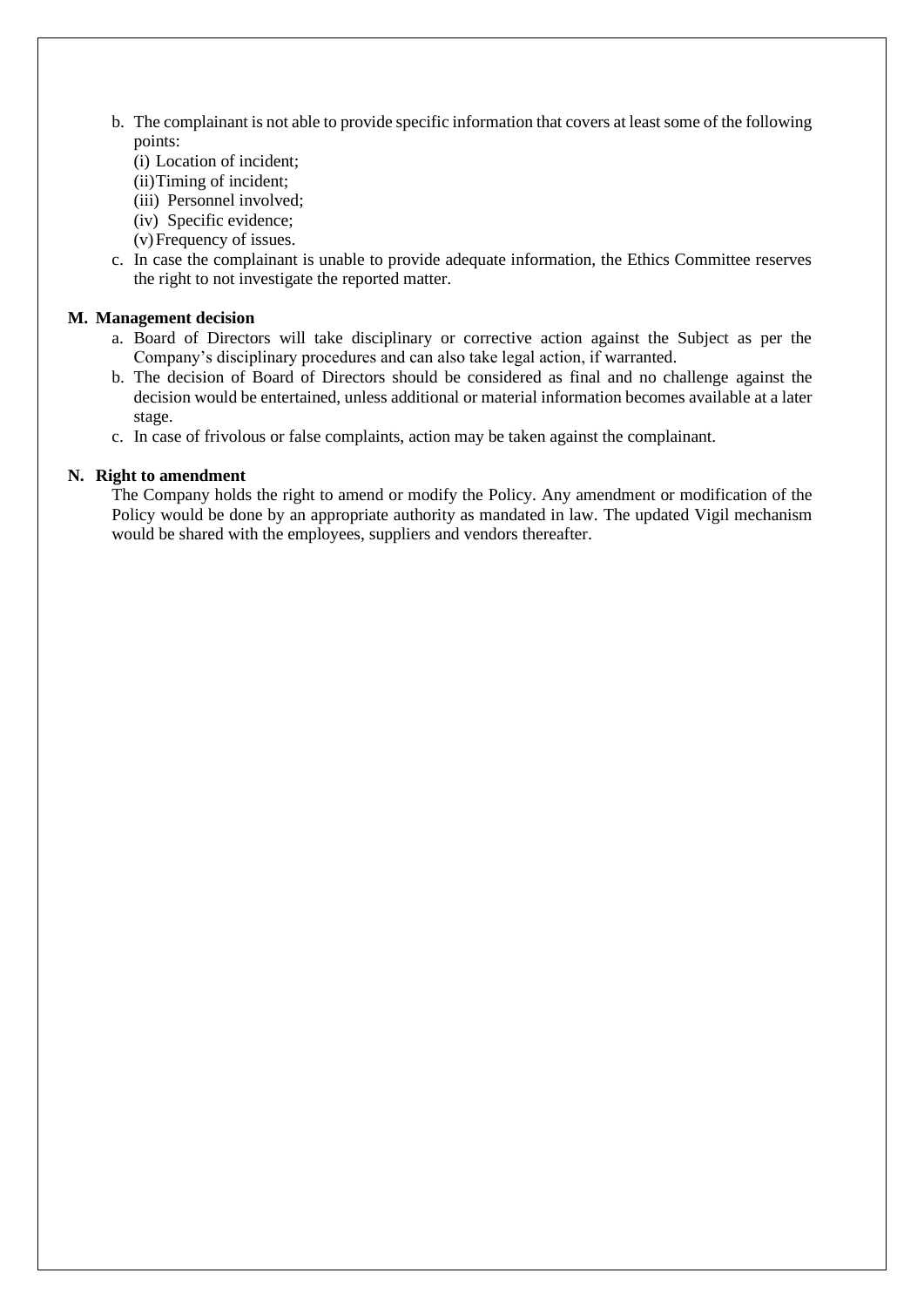# **B. Appendix A: Reporting channels**

| <b>S. No.</b> | <b>Reporting Channel</b> | <b>Contact Information</b> |
|---------------|--------------------------|----------------------------|
|               | Phone (toll number)      | 016-3523 2670              |
|               | Email                    | cs@abcotspin.in            |
|               | Web                      | www.abcotspin.com          |